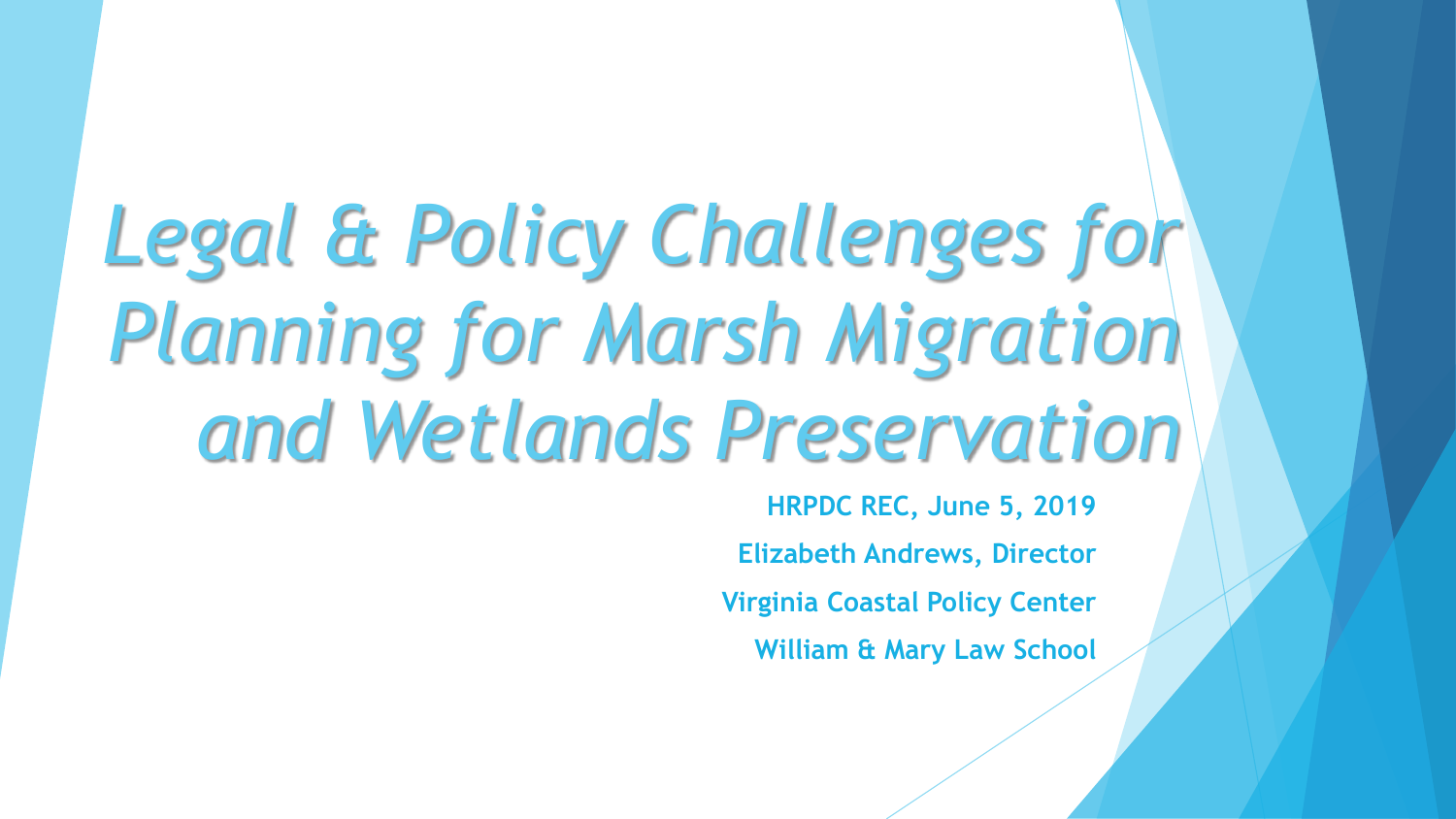- **We are not good at it:**
- **Psychology 101 – Human Nature**
- **Our political system**
- **The needs of today demand our attention (and our \$\$)**
- **Over-reliance on real property tax revenue**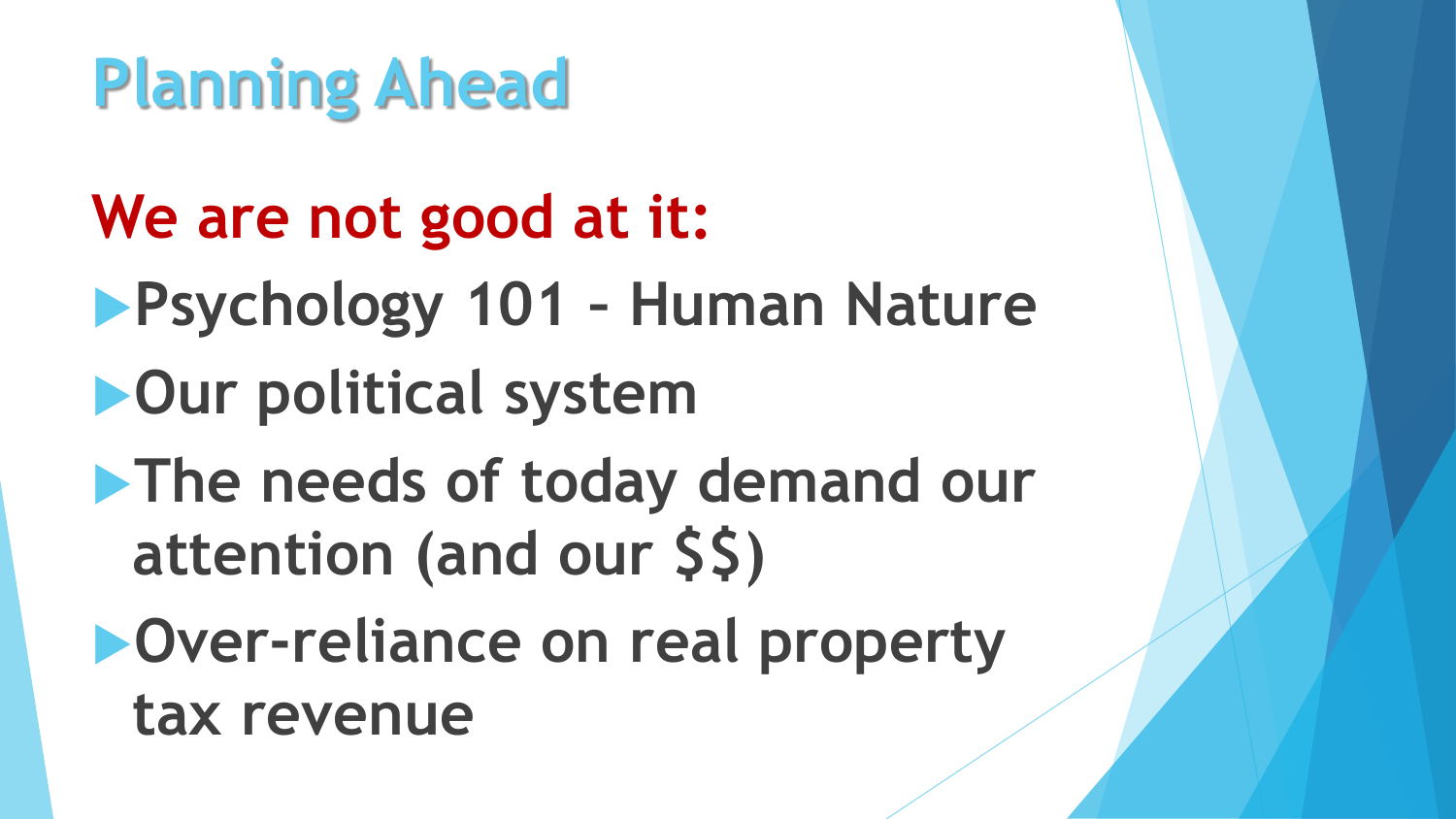### **Made more complicated by multiple sets of SLR predictive data:**

**NOAA** 

- US Army Corps of Engineers
- $\blacktriangleright$  IPCC (U.N.)
- U.S. NCA4 (global mean sea level has risen approx. 7-8" since 1900 & approx. 3" since 1993; predicted to rise .3m-2.5m by 2100)
- VIMS [http://adaptva.com/info/virginia\\_sea\\_level.html](http://adaptva.com/info/virginia_sea_level.html)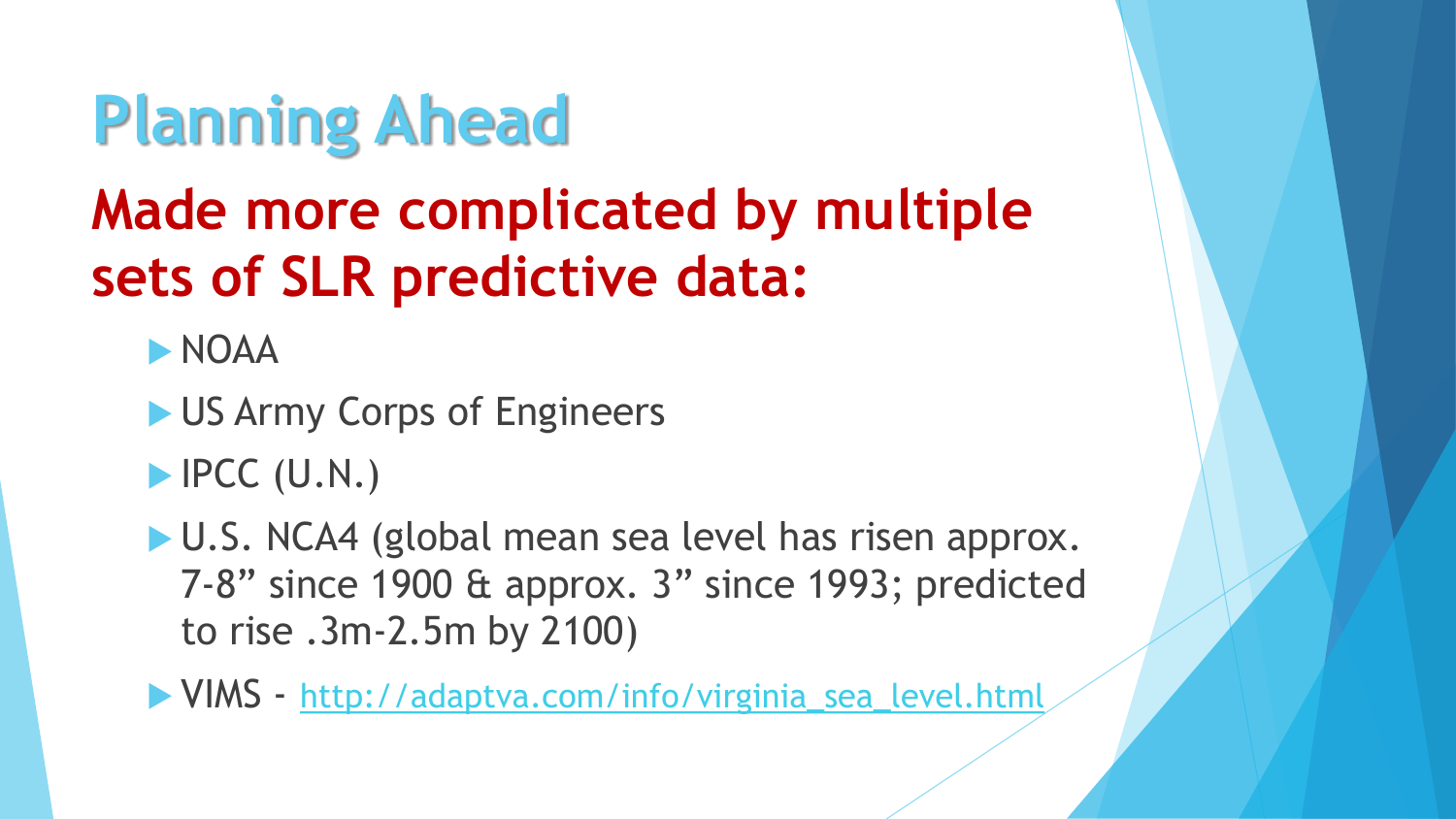### **Also made more complicated by legal issues:**

#### **Boundary line and regulatory shifts**

#### *Streams could 'come in and out' of WOTUS with climate change*

[Ariel Wittenberg,](https://www.eenews.net/staff/Ariel_Wittenberg) E&E News, June 3, 2019

"The Trump administration's proposed Clean Water Act rollbacks are meant to draw clean lines showing which waterways are protected and which are not.

**But climate change could complicate that as extended drought and increased storms change the hydrology of wetlands and streams nationwide.**

The proposed Waters of the U.S., or WOTUS, rule would erase federal protections for streams that flow only after rainfall or wetlands without surface water connections to larger waterways.

**But drought could dry up wetlands that are normally connected to waterways, and lower groundwater tables that normally feed streams. Increased rains could have the opposite effect.**

Under the Trump administration's proposal, that means streams and wetlands could "come in and out" of Clean, Water Act jurisdiction, EPA officials told a Science Advisory Board working group, because Army Corps of Engineers jurisdictional determinations last only five years."

#### **Potential locality liability**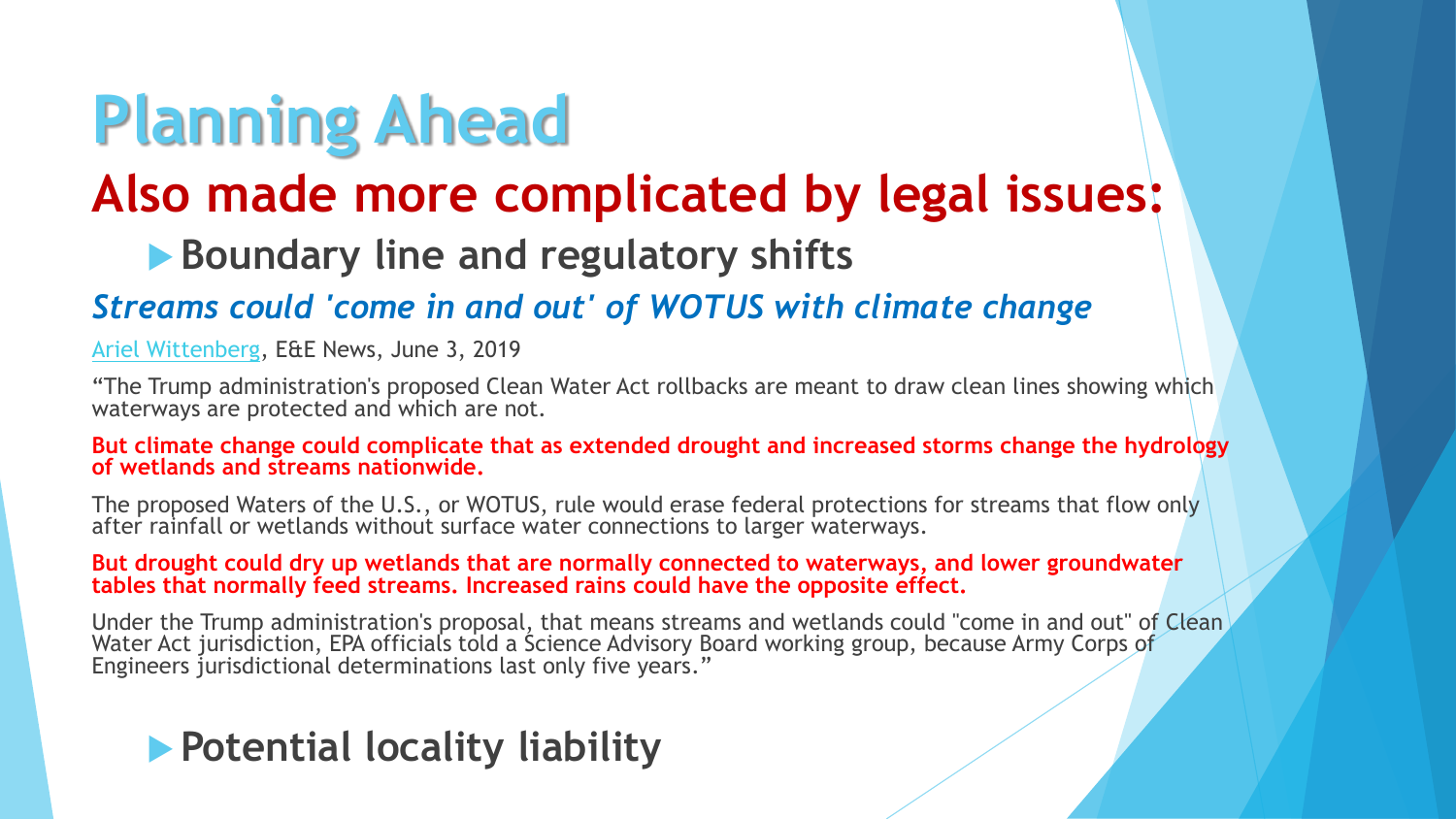### **Also made more complicated by legal issues:**

**Limitations of legal framework in Virginia** 

**Private ownership to the MLW** 

### **Living Shorelines**

(https://law.wm.edu/academics/programs/jd/electives/ [clinics/vacoastal/reports/livingshorelineimplementation.](https://law.wm.edu/academics/programs/jd/electives/clinics/vacoastal/reports/livingshorelineimplementation.final1.pdf) final1.pdf)

#### **CBPA**

[\(https://law.wm.edu/academics/programs/jd/electives/](https://law.wm.edu/academics/programs/jd/electives/clinics/vacoastal/reports/cbparesiliencefinal.pdf) clinics/vacoastal/reports/cbparesiliencefinal.pdf)

Stormwater Management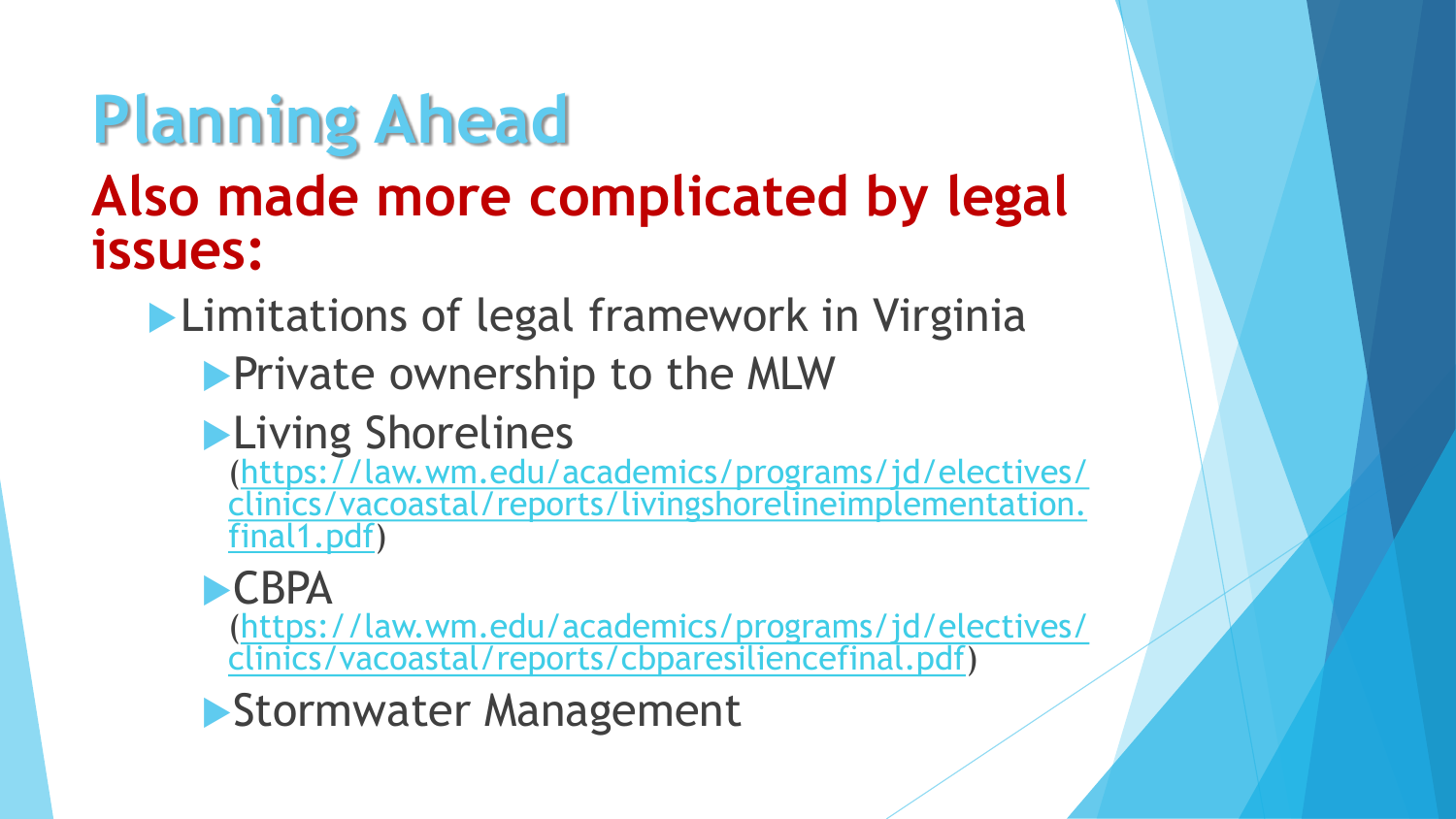## **Planning Ahead – Current Options**

- **Comprehensive plans that take future flooding into account**
	- **Leave room for upland marsh migration**
- **Zoning ordinances with incentives**
	- **Norfolk's Zoning Ordinance: Coastal Resilience** Overlay & Upland Overlay Districts
	- **TDR programs**
- **Buyouts/conservation easements**
- **Better use of living shorelines on long stretches of coastline**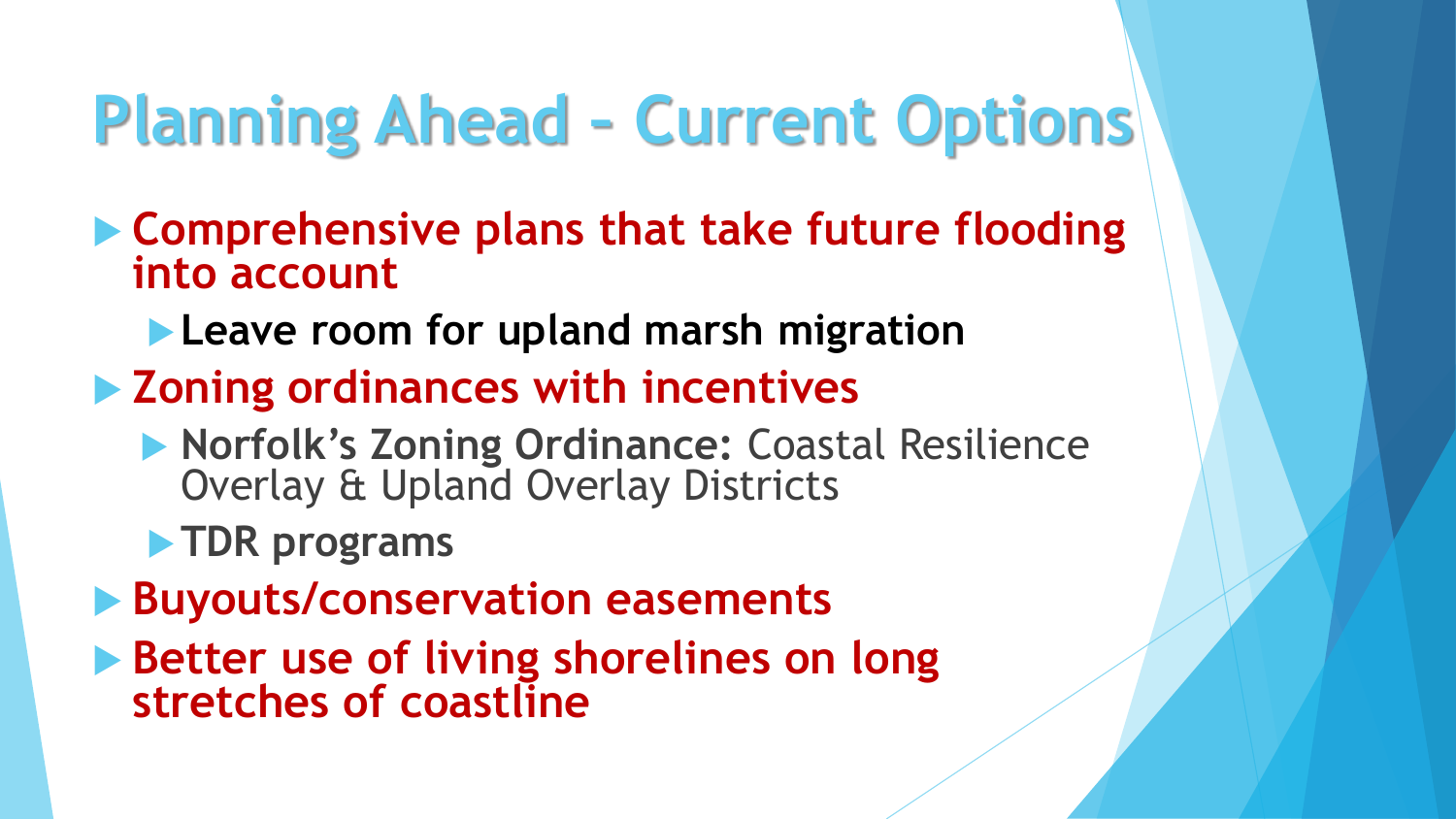# **Planning Ahead – What We Need**

#### **Regional solutions**

**Adaptation, Mitigation, and Managed Retreat** 

*Left to Louisiana's Tides, a Village Fights for Time*

<https://www.nytimes.com/interactive/2018/02/24/us/jean-lafitte-floodwaters.html>

For the community of Jean Lafitte, the question is less whether it will succumb to the sea than when — and how much the public should invest in artificially extending its life.

#### **By KEVIN SACK and JOHN SCHWARTZ FEB. 24, 2018 The NY Times**

The policymakers "don't place value on anything but the money, not the longevity of these communities, not the culture," said Tracy Kuhns, 64, a longtime resident of the Barataria community across the bayou from Jean Lafitte. "One of the problems in this country is that people don't have any connection to where they live. People really want that. Why would you take it away from people who already have it?"

#### **BUT RETREAT MEANS LOST COMMUNITY/TAX BASE**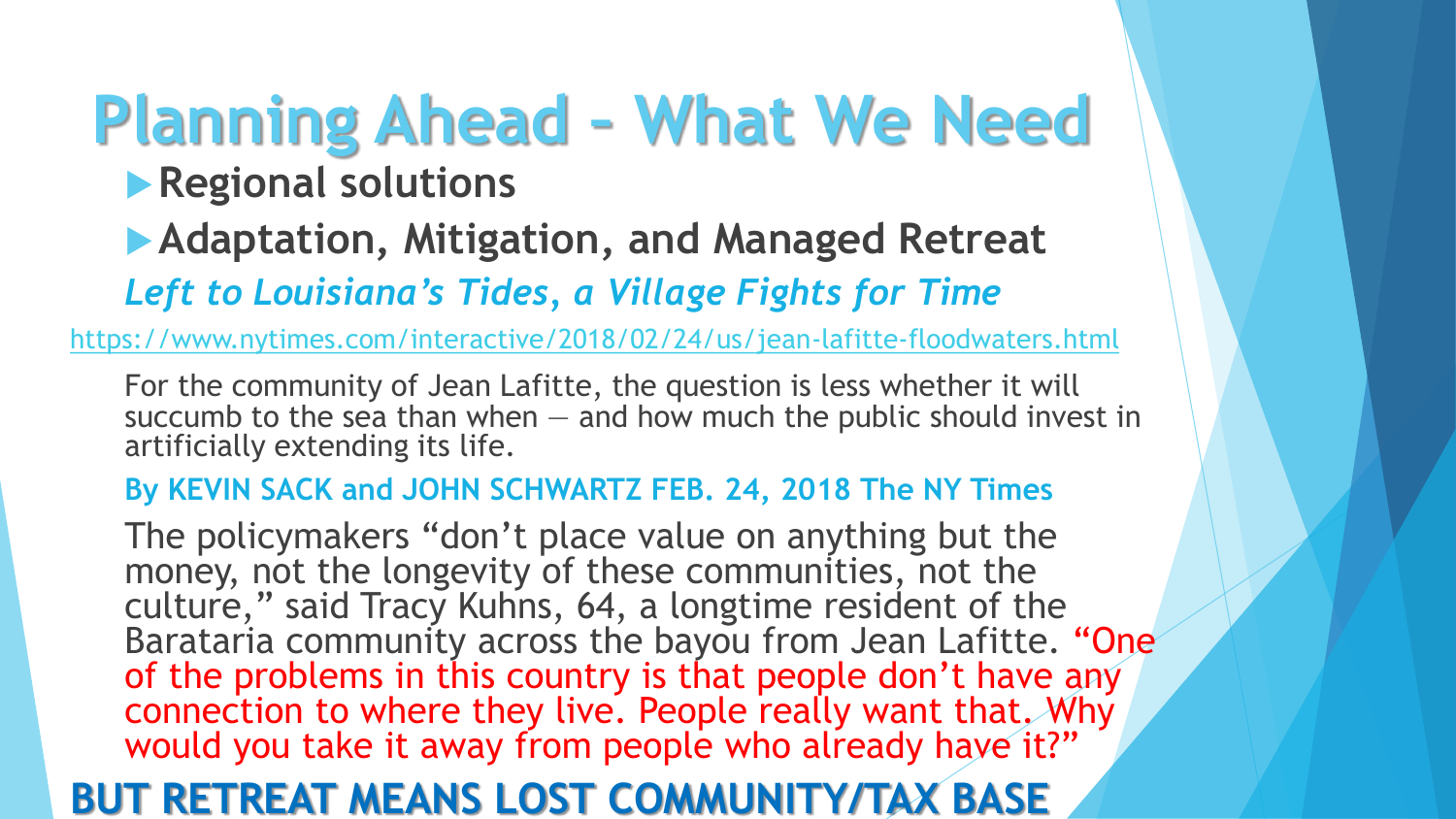## **Planning Ahead – What We Need**

### **Other Incentive Ideas**

- **Fund the use of flooding areas for marsh migration,** aquaculture sites, living shoreline studies?
- ▶ Create a fund to compensate flooding localities for lost tax revenue, like the Tobacco Region Revitalization Commission and the Tobacco Revitalization Revolving Fund?
- Ivo Cassol, Brazilian politician: *"If the Amazon is the lungs of the world, they're going to have to pay us to breathe."*
	- **A plan for Superfund & toxics storage sites in areas that flood/will become wetlands**
	- **Virginia Coastal Resilience Master Plan**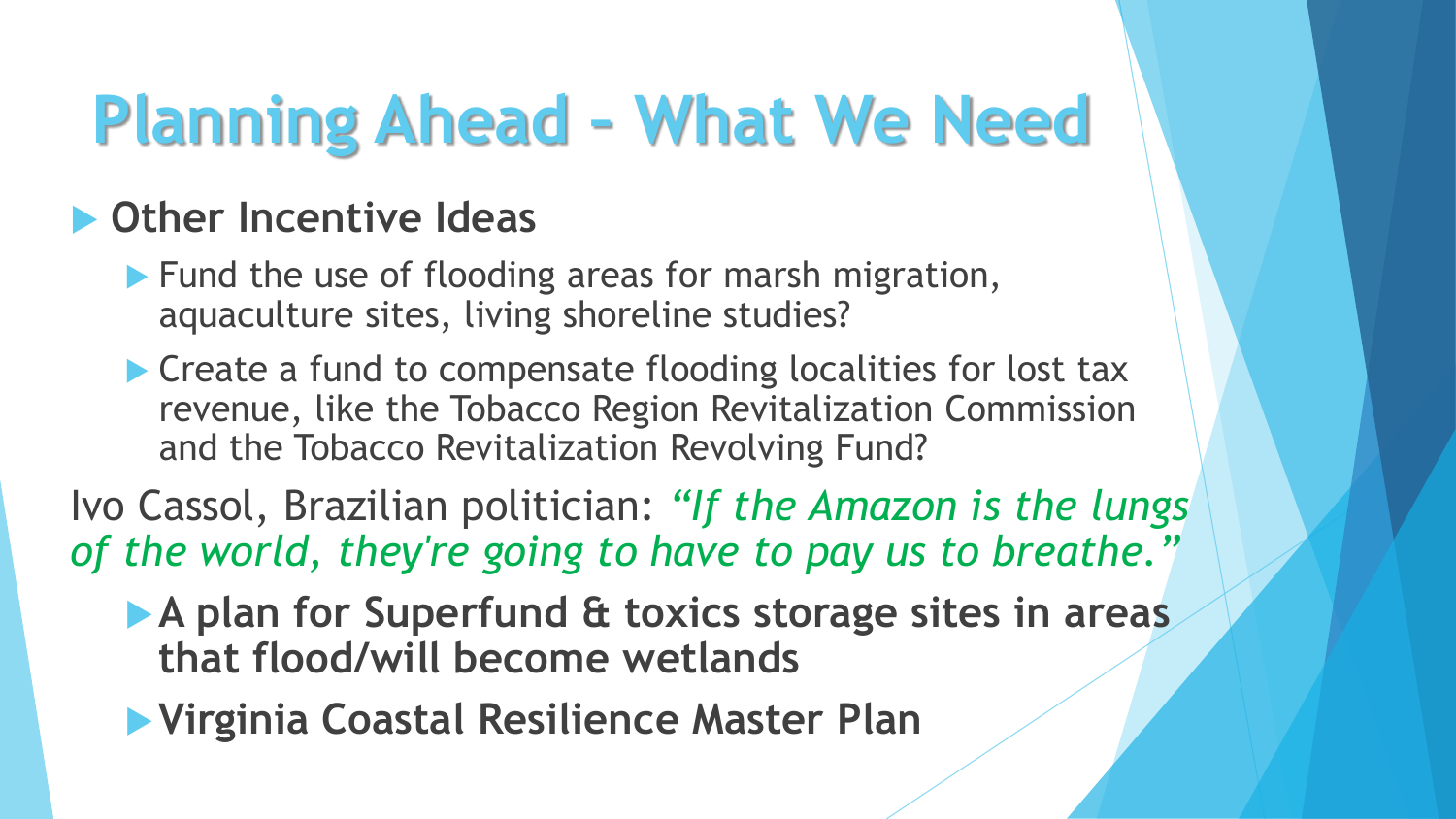## **Planning Ahead - What We Need**

- **Public Education Funding Using our Funds More Wisely -** *Rethinking the NFIP*
- **Political Courage**
- **Holistic Thinking:**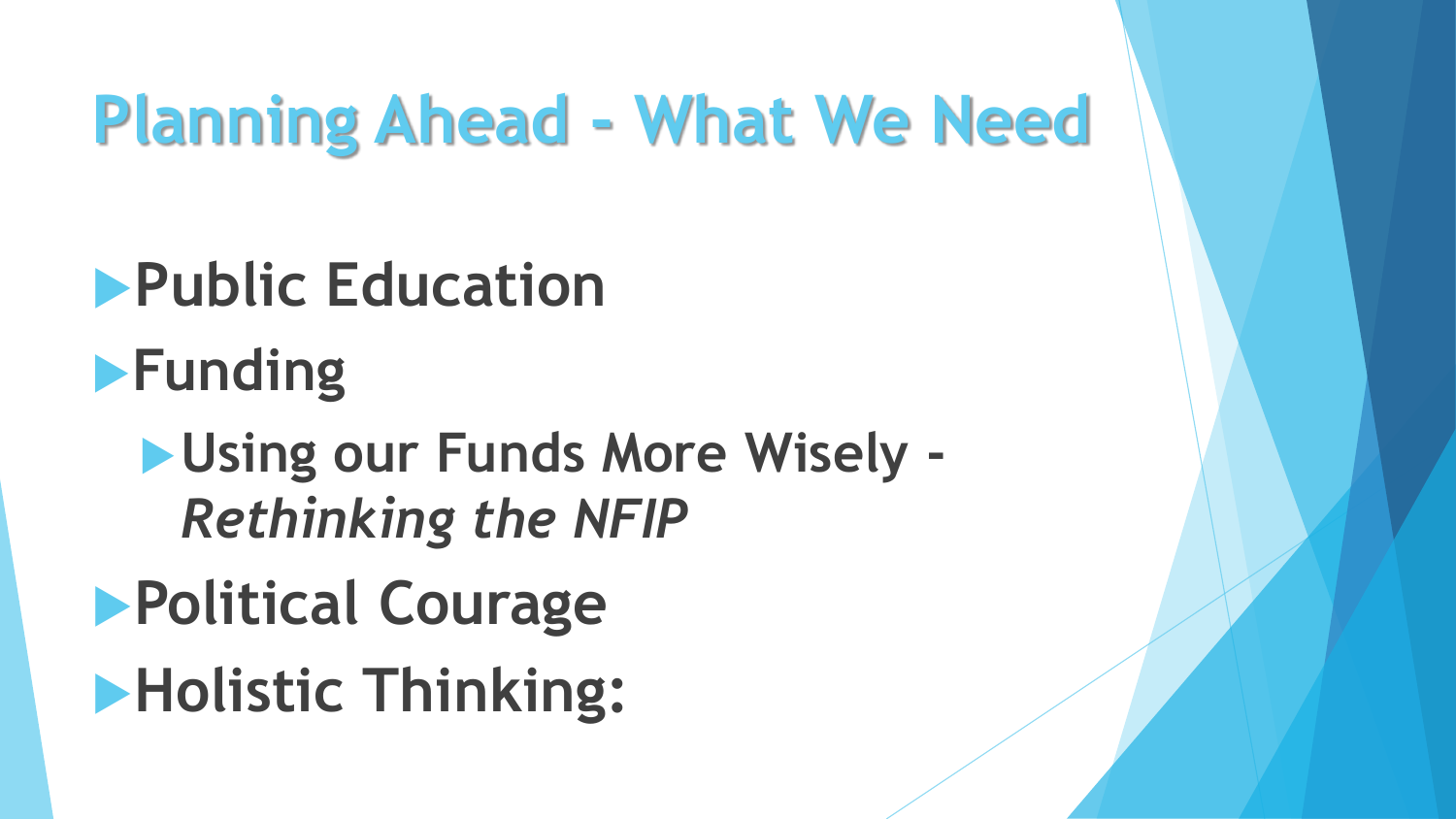### **Planning Ahead – What We Need**

- **Dual Goals: Sea Level Rise Resilience** *AND* **Water Quality Protection**
	- **Le.g., CZM Program dredging grant**
- **Multiple benefits** 
	- **Stormwater management, CBPA, Bay TMDL, local TMDLs, flood buffers, habitat**
	- **FEMA: coastal wetlands prevented approx. \$625 M in property damage from Hurricane Sandy**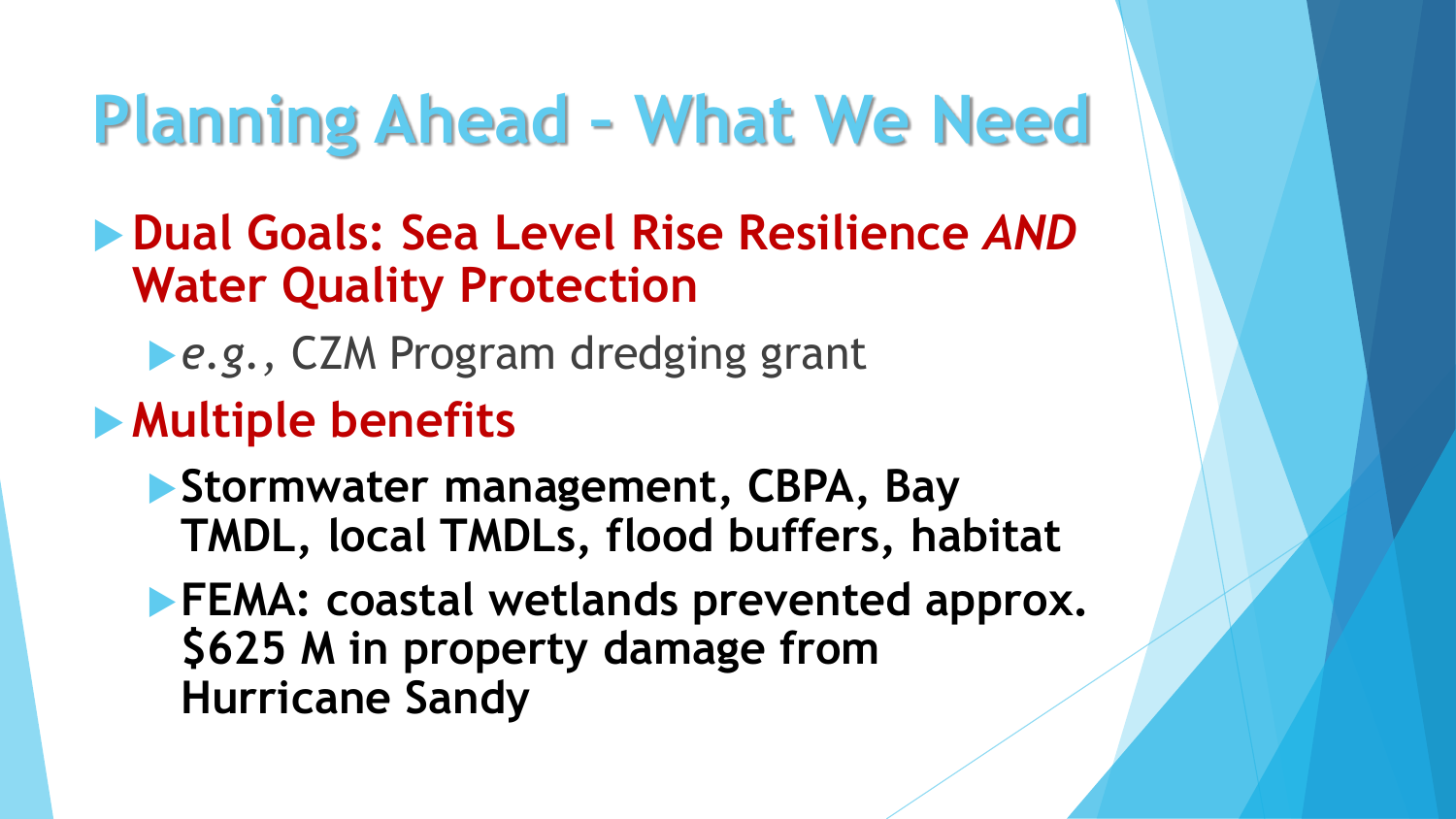### **VCPC Resilience Funding Forum Survey Question: How should the Virginia Shoreline Resiliency Fund created by Virginia Code §10.1-603.25 be used? What is the best structure for it, to benefit the most people?**

-Provide no-interest loans to income constrained households for flood mitigation. -Obviously fund it! Make grants available to municipalities for resilience projects that directly impact individual property owners.

-For local government projects, not individual homes.

-Ensure nexus exists to protect tax base. Encourage use of blue + green infrastructure used across riparian area regional administration by PDC's. -Incentivize beneficial use of spoils from dredge projects.

-Ensure that the fund is transparent in nature during the process and emphasize blue-green infrastructure development.

-Ideally the fund would be administered at the state level, administration at the PDC level is possible and acceptable if loan recovery risk is solely accepted by the state. The fund should encourage the use of other funding mechanisms as match. The fund should be used also for outreach & education: whether through DCR SEAS or regionally through PDC's.